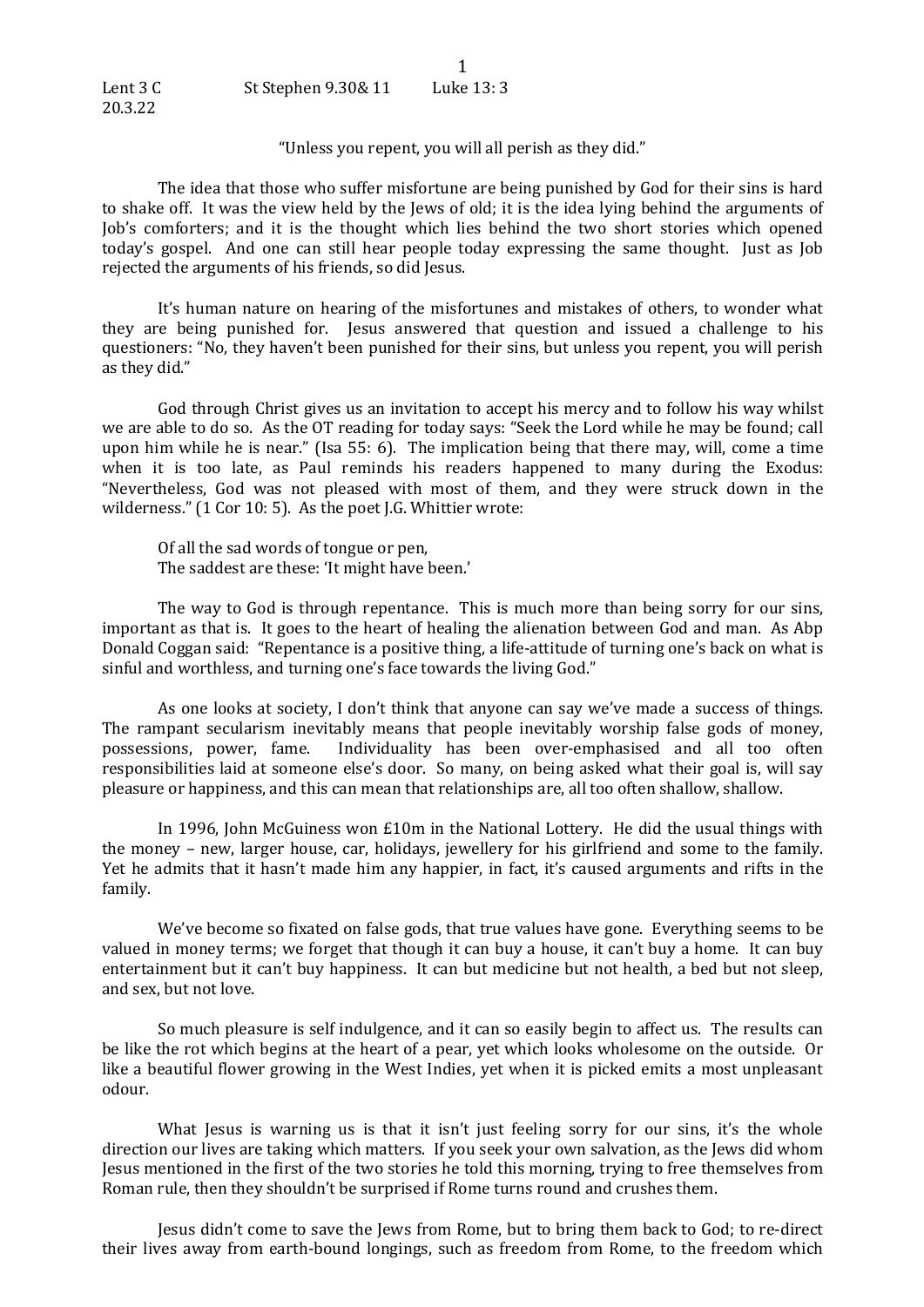comes from fellowship with God. At the end of chapter 13 lesus says these deeply tragic words: "O Jerusalem, Jerusalem, the city that murders the prophets and stones the messengers sent to her. How often have I longed to gather your children, as a hen gathers her brood under her wings, but you would not let me." (Lk 13: 34)

Remember three things come not back The arrow sent upon its track, It will not swerve, it will not stay\_ Its speed; it flies to wound or slay.

The spoken word, so soon forgot By thee; but it has perished not; In other hearts 'tis living still And doing work for good or ill.

And the lost opportunity That cometh back no more to thee. In vain thou weep'st, in vain dost yearn; These three shall never more return.

It isn't enough to go through the motions of Baptism, and marriage in church. And attendance at the Eucharist won't guarantee salvation. As Micah says: "This is what the Lord asks of you, only this: to act justly, to love mercy and to walk humbly with your God." (Mic 6: 8) It is lives which reflect a daily walk with God which find salvation. As Tom Wight has written: "Gospel symbols invite God's presence, but doing that whilst misbehaving is thumbing one's nose at divine mercy." Regular attendance in Church doesn't exempt us from our moral obligations during the week either in our public or private lives.

The warning in the first part of today's gospel seems pretty final, but the second part offers a ray of hope, as Jesus tells the story of the fig tree. It has grown for three years and borne no fruit. The owner tells the gardener to cut it down. "Leave it another year," said the gardener, "and if it is still barren, I'll cut it down." God's patience is long but not infinite. There comes a time of reckoning, but not yet, so seize the moment whilst there is still time.

The tenor of life today seems to act against the call of God. All of us who try to lead a Christian life find this difficult in the face of the prevailing climate of secularism, so we do well to heed the warning to repent. As John Crossan, a New Testament scholar, has said: "(Today) there is no lighthouse keeper. There is no lighthouse. There is no dry land. There are only people living on rafts made from their own imaginations. And there is the sea."

All this is not surprising now that the Bible, which fashioned European civilisation, is now only  $35<sup>th</sup>$  in the list of books which have had the most significance in people's lives. Top came the phantasy "Lord of the Rings". As Don Beeby said: "Ironically rejected by many as myth and legend, the Bible lost out to fable, fantasy and fiction."

So repentance isn't simply saying sorry for our sins, though this is part of it. It also involves a turning away from the standards which fall short of God's way, and a turning towards God day by day. It isn't the people who protest their faith, but those who live it who fulfill God's will

. We can either view life through Christ or through the world. There's still time to decide, but it isn't endless, and time will catch up with us as it caught up with the Israelites, and the Galileans.

M.S. Nicholson wrote:

Let me hold lightly the things of the earth; Transient treasures, what are they worth? Moths can corrupt them, rust can decay; All that bright beauty fades in a day.